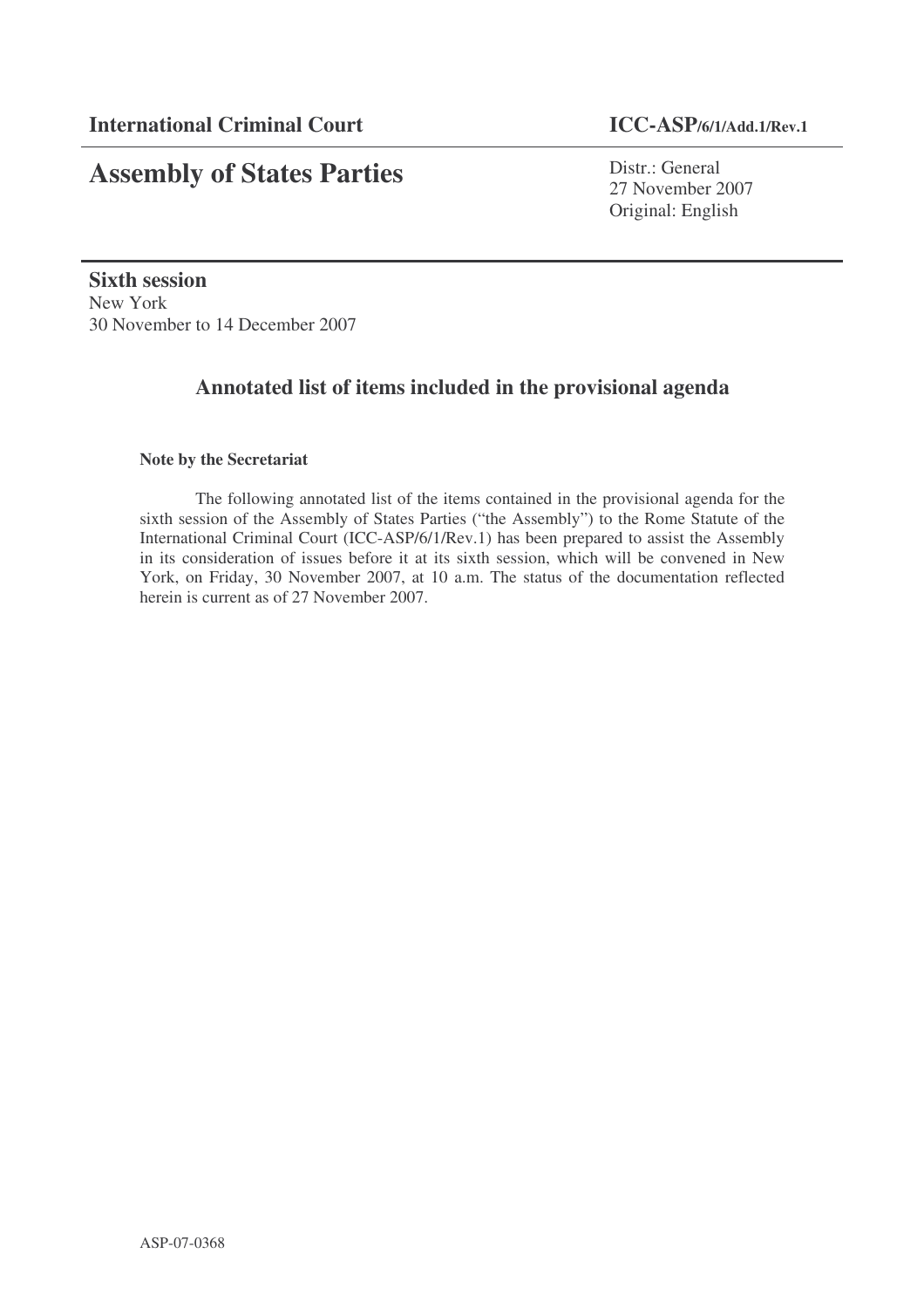## **Annotated list of items included in the provisional agenda**

## **1. Opening of the session by the President**

In accordance with article 112, paragraph 6, of the Rome Statute, the Assembly of States Parties ("the Assembly") meets once a year in regular session. In accordance with rule 5 of the Rules of Procedure of the Assembly of States Parties ("Rules of Procedure"),<sup>1</sup> the Assembly, at the 4<sup>th</sup> meeting of its fourth session, on 3 December 2005, decided to convene its sixth session in New York, for not less than 11 days, including not less than three days exclusively for the Special Working Group on the Crime of Aggression. At meetings on 23 October 2006 and 6 July 2007, the Bureau decided to convene the sixth session from 30 November to 14 December 2007, and the resumed sixth session from 2 to 6 June 2008, respectively.

At the 5<sup>th</sup> meeting of its third session, on 9 September 2004, the Assembly elected Mr. Bruno Stagno Ugarte (Costa Rica) President of the Assembly for the fourth to sixth sessions.<sup>2</sup> Rule 30 of the Rules of Procedure provides that the President shall declare the opening of each plenary meeting of the session.

## **2. Silent prayer or meditation**

Pursuant to rule 43 of the Rules of Procedure, immediately after the opening of the first plenary meeting and immediately preceding the closing of the final plenary meeting, the President shall invite the representatives to observe one minute of silence dedicated to prayer or meditation.

## **3. Adoption of the agenda**

Rules 10 to 13 and 18 to 22 of the Rules of Procedure concerning the agenda are applicable to regular sessions.

In accordance with rules 10 and 11 of the Rules of Procedure, the provisional agenda for the sixth session (ICC-ASP/6/1 and ICC-ASP/6/1/Rev.1) was issued on 20 April and 8 October 2007. In accordance with rule 19 of the Rules of Procedure, the agenda has to be submitted to the Assembly for approval.

*Documentation*

Provisional agenda (ICC-ASP/6/1/Rev.1)

<sup>1</sup> *Official Records of the Assembly of States Parties to the Rome Statute of the International Criminal Court, First session, New York, 3-10 September 2002* (United Nations publication, Sales No. E.03.V.2 and corrigendum), part II.C.

<sup>2</sup> *Official Records of the Assembly of States Parties to the Rome Statute of the International Criminal Court, Third session, The Hague, 6-10 September 2004* (International Criminal Court publication, ICC-ASP/3/25), part I.B, para. 45. In accordance with rule 29 of the Rules of Procedure, the President is elected for a three-year term.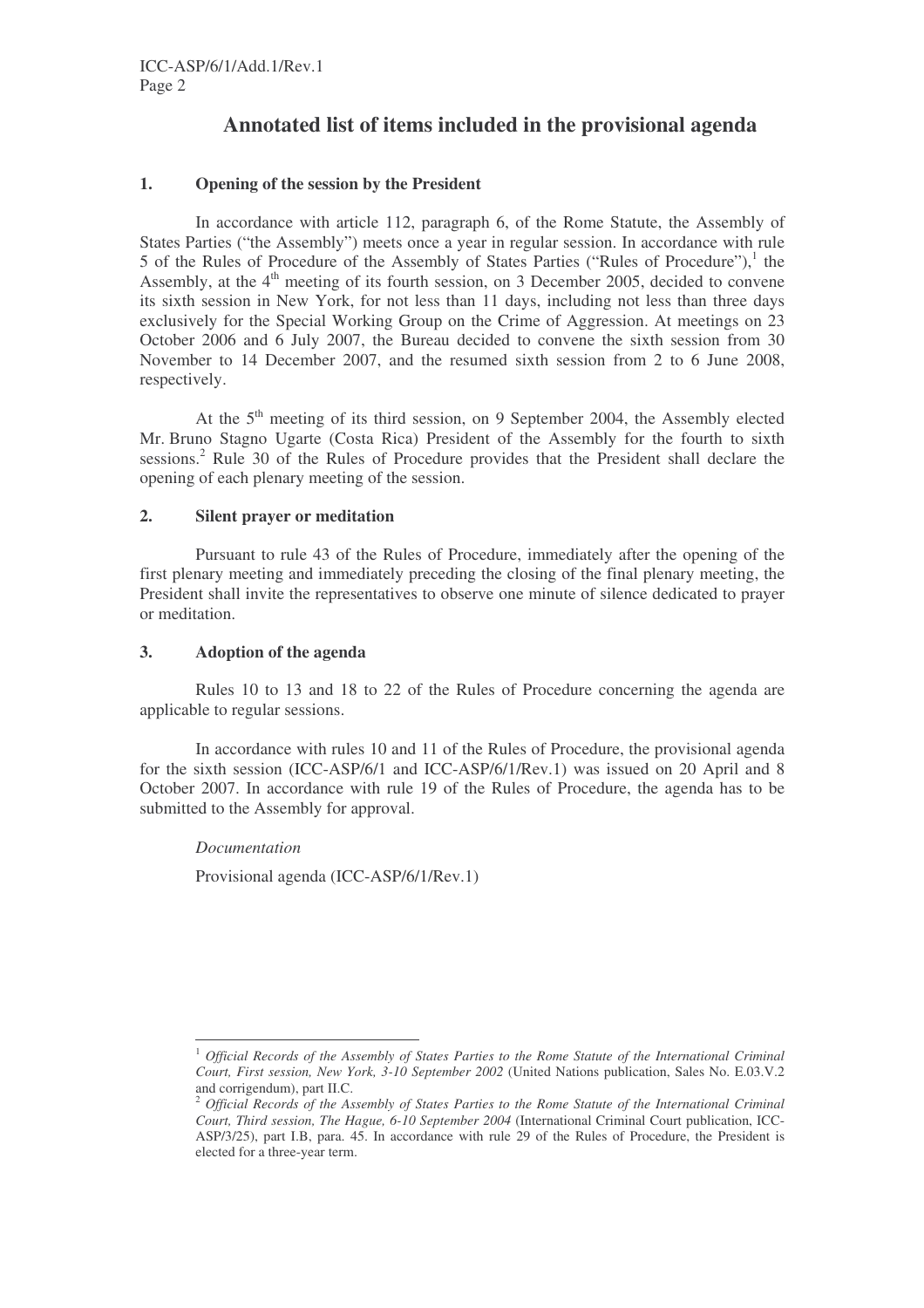#### **4. States in arrears**

According to article 112, paragraph 8, of the Rome Statute, "A State Party which is in arrears in the payment of its financial contributions towards the costs of the Court shall have no vote in the Assembly and in the Bureau if the amount of its arrears equals or exceeds the amount of the contributions due from it for the preceding two full years."

At its fourth session, the Assembly took note of the report of the Bureau on the arrears of States Parties<sup>3</sup> and the recommendations therein and invited the Bureau to report back to the fifth session of the Assembly on the status of arrears, including on suggestions, if necessary, of measures to promote the timely, full and unconditional payment of assessed contributions and advances towards the costs of the Court. Furthermore, the Assembly decided that requests for exemption under article 112, paragraph 8, of the Rome Statute, should be submitted by States Parties to the Secretariat of the Assembly at least one month before the session of the Committee on Budget and Finance ("the Committee"), so as to facilitate the Committee's review of the requests and that the Committee should advise the Assembly of States Parties before the Assembly decided on any requests for exemption under article 112, paragraph 8, of the Rome Statute.<sup>4</sup>

At its fifth session, the Assembly renewed the appeal to States Parties in arrears to settle their accounts with the Court as soon as possible. In this connection, the Assembly adopted recommendations setting out a specific procedure for requesting exemptions from the loss of voting rights<sup>5</sup> and decided that the Bureau should review on a regular basis the status of payments received throughout the financial year of the Court and consider additional measures to promote payments by States Parties, as appropriate. 6

## *Documentation*

Report of the Committee on Budget and Finance on the work of its ninth session (ICC-ASP/6/12 and Corr.1 (English only) and Add.1)

Report of the Bureau on the arrears of States Parties (ICC-ASP/6/19)

## **5. Credentials of representatives of States at the sixth session**

**(a) Appointment of the Credentials Committee**

## **(b) Report of the Credentials Committee**

Representation and credentials are regulated by rules 23 to 28 of the Rules of Procedure. In accordance with rule 24, the credentials of representatives of States Parties and the names of alternates and advisers shall be submitted to the Secretariat if possible not later than 24 hours after the opening of the session. The credentials shall be issued by the Head of State or Government or by the Minister for Foreign Affairs or by a person authorized by either of them.

 $3$  ICC-ASP/4/14.

<sup>4</sup> *Official Records of the Assembly of States Parties to the Rome Statute of the International Criminal Court, Fourth session, The Hague, 28 November to 3 December 2005* (International Criminal Court publication, ICC-ASP/4/32), part III, resolution ICC-ASP/4/Res.4, paras. 40, 43 and 44.

<sup>5</sup> *Official Records of the Assembly of States Parties to the Rome Statute of the International Criminal Court, Fifth session, The Hague, 23 November to 1 December 2006* (International Criminal Court publication, ICC-ASP/5/32), part III, resolution ICC-ASP/5/Res.3, annex III.

 $6$  Ibid., part III, resolution ICC-ASP/5/Res.3, para. 42.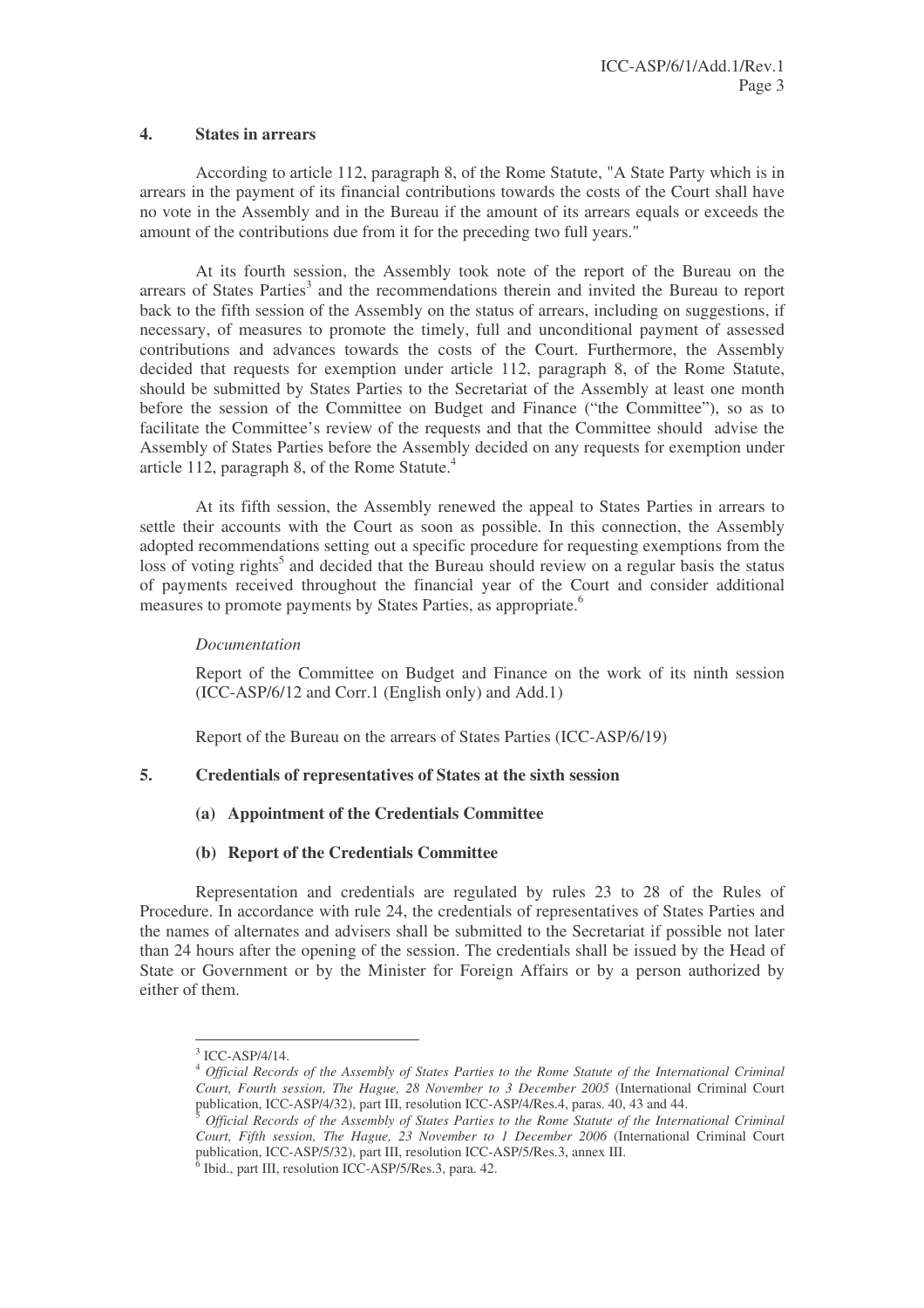Under rule 25, a Credentials Committee, consisting of representatives of nine States Parties to be appointed at the beginning of each session by the Assembly on the proposal of the President, shall examine the credentials of representatives of States Parties and report to the Assembly without delay.

#### **6. Organization of work**

The Assembly will consider and adopt a programme of work at the beginning of the session on the basis of a proposal by the Bureau.

## **7. General debate**

*No documentation*

#### **8. Election of the President of the Assembly for the seventh to ninth sessions**

In accordance with rule 29 of the Rules of Procedure of the Assembly of States Parties, unless the Assembly decides otherwise, the Assembly shall elect a President at the last regular session prior to the end of the term of office of the President. The President so elected shall assume his or her functions only at the beginning of the session for which he or she is elected and shall hold office until the end of his or her term.

*No documentation*

#### **9. Election of members of the Committee on Budget and Finance**

By its resolution ICC-ASP/1/Res.4, the Assembly decided to establish a Committee on Budget and Finance. The Committee is composed of 12 members of different nationalities who shall be experts of recognized standing and experience in financial matters at the international level from States Parties. They shall be elected by the Assembly for a term of office of three years on the basis of equitable geographical distribution.

The term of office of six members of the Committee expires on 20 April 2008.

## *Documentation*

Note by the Secretariat on the election of members of the Committee on Budget and Finance (ICC-ASP/6/9 and Add.1 and Add.2)

## **10. Election to fill judicial vacancies**

In accordance with article 37, paragraph 1, of the Rome Statute, in the event of a vacancy, an election shall be held in accordance with article 36. Furthermore, other relevant provisions are included in resolution ICC-ASP/3/Res.6, as amended by resolution ICC-ASP/5/Res.5.

The Assembly of States Parties and the Bureau of the Assembly, decided on 1 February, 27 March and 15 May 2007, respectively, to open the nomination period for the election to fill three judicial vacancies. These vacancies result from the 10 December 2006 resignation of judge Maureen Harding Clark (Ireland), the resignation of judge Karl T. Hudson-Phillips (Trinidad and Tobago), effective as of 30 September 2007, and the resignation of judge Claude Jorda (France), effective as of 12 August 2007.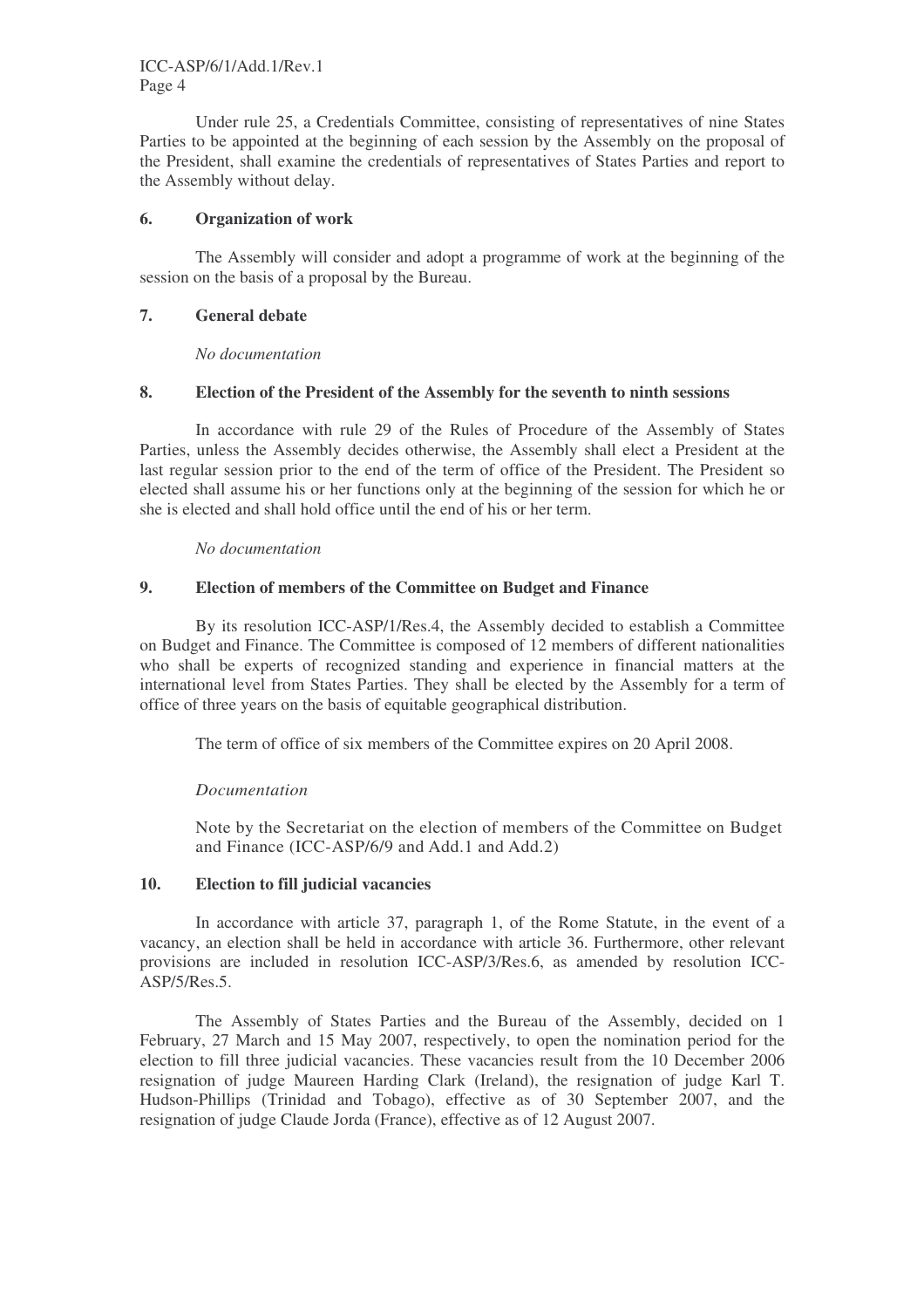#### *Documentation*

Note by the Secretariat on the election of judges to fill three judicial vacancies of the International Criminal Court (ICC-ASP/6/15 and Add.1 and Corr.1 (English only))

Note by the Secretariat on the election of judges to fill three judicial vacancies of the International Criminal Court: guide for the election (ICC-ASP/6/24)

*Official Records of the Assembly of States Parties to the Rome Statute of the International Criminal Court, Third session, The Hague, 6-10 September 2004*, (International Criminal Court publication, ICC-ASP/3/25), part III, resolution ICC-ASP/3/Res.6

*Official Records of the Assembly of States Parties to the Rome Statute of the International Criminal Court, Resumed fifth session, New York, 29 January-1 February 2007,* (International Criminal Court publication, ICC-ASP/5/35), part II, resolution ICC-ASP/5/Res.5

#### **11. Report on the activities of the Bureau**

In accordance with article 112, paragraph  $2(c)$ , of the Rome Statute, the Assembly shall consider the reports and activities of the Bureau and take appropriate action in regard thereto.

#### *Documentation*

Report of the Bureau on the Review Conference (ICC-ASP/6/17)

Report of the Bureau on cooperation (ICC-ASP/6/21)

Report of the Bureau on geographical representation and gender balance in the recruitment of staff of the International Criminal Court (ICC-ASP/6/22 and Add.1 and Corr.1 (English only))

Report of the Bureau on the Plan of Action for achieving universality and full implementation of the Rome Statute of the International Criminal Court (ICC-ASP/6/23)

Report of the Bureau on the Strategic Plan of the International Criminal Court (ICC-ASP/6/26)

#### **12. Report on the activities of the Court**

Under article 112, paragraph 2(b), of the Rome Statute, the Assembly shall provide management oversight to the Presidency, the Prosecutor and the Registrar regarding the administration of the Court. In accordance with article 112, paragraph 5, of the Rome Statute, the President of the Court, the Prosecutor and the Registrar or their representatives may participate in meetings of the Assembly. As provided in rule 34 of the Rules of Procedure, they may make oral or written statements and provide information on any question under consideration. Accordingly, the President of the Court will present a report on the activities of the Court since the previous session of the Assembly.

## *Documentation*

Report on the activities of the Court (ICC-ASP/6/18)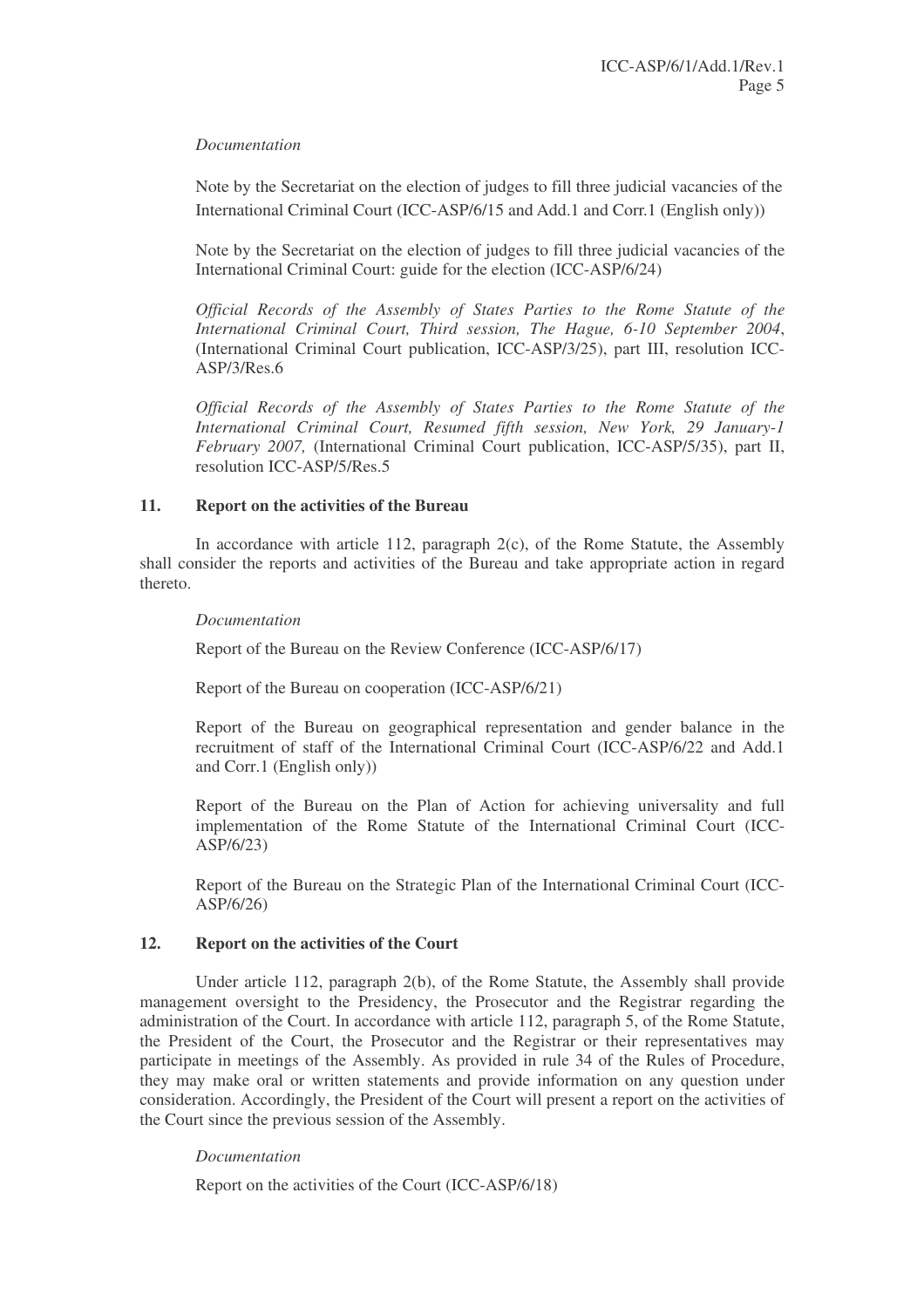## **13. Consideration and adoption of the budget for the sixth financial year**

In accordance with article 112, paragraph 2(d), of the Rome Statute, the Assembly shall consider and decide on the budget of the Court.

Regulation 3 of the Financial Regulations and Rules of the Court provides that the Registrar shall prepare the proposed programme budget for each financial period and submit it to the States Parties as well as to the Committee on Budget and Finance for consideration. The Committee on Budget and Finance shall make the relevant recommendations to the Assembly.

At its third session, the Assembly endorsed the recommendation of the Committee on Budget and Finance that the Court should include in future performance reports data on financial performance and results achieved rather than outputs. This information should be submitted annually to the Assembly through the Committee either in the draft programme budget or in a separate performance report.<sup>7</sup>

## *Documentation*

Report of the Committee on Budget and Finance on the work of its eighth session  $(ICC-ASP/6/2)$ 

Report on programme performance of the International Criminal Court for the year 2006 (ICC-ASP/6/3)

Report on the operation of the Court's legal aid system and proposals for its amendments (ICC-ASP/6/4)

Proposed Programme Budget for 2008 of the International Criminal Court (ICC-ASP/6/8 and Corr.1\* and Corr.2)

Report on budget performance of the International Criminal Court as at 31 July 2007 (ICC-ASP/6/10)

Report to the Assembly of States Parties on the activities and projects of the Board of Directors of the Trust Fund for Victims for the period 1 July 2006 to 30 June 2007 (ICC-ASP/6/11 and Corr.1 (French only) and Corr. 2)

Report of the Committee on Budget and Finance on the work of its ninth session (ICC-ASP/6/12 and Corr.1 (English only) and Add.1)

Report on detention costs (ICC-ASP/6/13)

Report on the principles and criteria for the determination of indigence for the purposes of legal aid (pursuant to paragraph 116 of the Report of the Committee on Budget and Finance of 13 August 2004) (ICC-ASP/6/INF.1)

## **14. Consideration of the audit reports**

## **(a) External Auditor**

Regulation 12 of the Financial Regulations and Rules provides that the Assembly shall appoint an Auditor to conduct audits in conformity with generally accepted common auditing standards, subject to any special directions of the Assembly and in accordance with the additional terms of reference set out in the annex to the Financial Regulations and Rules.

<sup>7</sup> *Official Records of the Assembly of States Parties to the Rome Statute of the International Criminal Court, Third session, The Hague, 6-10 September 2004* (International Criminal Court publication, ICC-ASP/3/25), part II.A.8(b), para. 50, and part II.A.1, para. 4.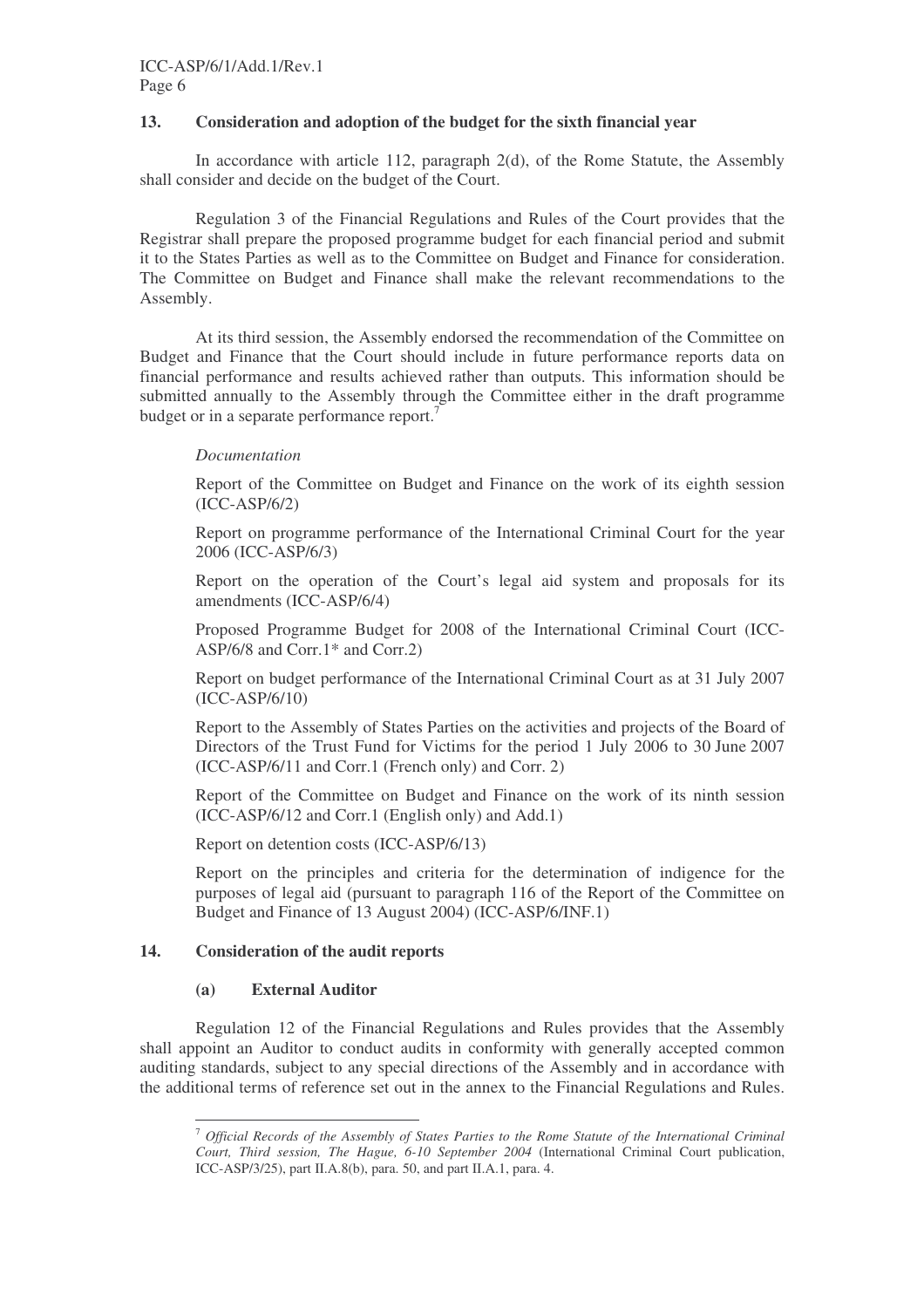At the  $11<sup>th</sup>$  meeting of its first session, on 22 April 2003, the Assembly was informed that the Bureau, acting under the delegated authority of the Assembly,<sup>8</sup> had appointed the National Audit Office of the United Kingdom of Great Britain and Northern Ireland as Auditor for the Court for a period of four years.<sup>9</sup>

At its fifth session, the Assembly reappointed as External Auditor for a second quadrennium (2007 – 2010) the National Audit Office of the United Kingdom of Great Britain and Northern Ireland.<sup>10</sup>

In accordance with regulation 12.7, the Auditor shall issue a report on the audit of the financial statements and relevant schedules relating to the accounts for the financial period. In accordance with regulations 12.8 and 12.9, audit reports, before their submission to the Assembly, are subject to examination by the Registrar and the Committee on Budget and Finance. The Assembly considers and approves the financial statements and audit reports forwarded to it by the Committee on Budget and Finance.

#### *Documentation*

Financial statements for the period 1 January to 31 December 2006 (ICC-ASP/6/5)

Trust Fund for Victims financial statements for the period 1 January to 31 December 2006 (ICC-ASP/6/6)

Report of the Committee on Budget and Finance on the work of its ninth session (ICC-ASP/6/12 and Corr.1 (English only) and Add.1)

Report on monitoring the Court's implementation of external audit recommendations (ICC-ASP/6/14)

## **(b) Report of the Office of Internal Audit**

At its second session, the Assembly endorsed the recommendation of the Committee on Budget and Finance that the Internal Auditor should be able to decide his or her annual work programme independently, including any issues raised by the Committee, and that the Internal Auditor should submit an annual report on the activities of the Office to the Assembly, through the Committee.<sup>11</sup>

#### *Documentation*

Report of the Committee on Budget and Finance on the work of its eighth session (ICC-ASP/6/2)

Report of the Office of Internal Audit (ICC-ASP/6/7)

Report of the Committee on Budget and Finance on the work of its ninth session (ICC-ASP/6/12 and Corr.1 (English only) and Add.1)

<sup>8</sup> *Official Records of the Assembly of States Parties to the Rome Statute of the International Criminal Court, First session, New York, 3-10 September 2002* (United Nations publication, Sales No. E.03.V.2 and corrigendum), part I, para. 29.

<sup>9</sup> *Official Records of the Assembly of States Parties to the Rome Statute of the International Criminal Court, First session (first and second resumptions), New York, 3-7 February and 21-23 April 2003* (United Nations publication, ICC-ASP/1/3/Add.1), part I, para. 40.

<sup>10</sup> *Official Records of the Assembly of States Parties to the Rome Statute of the International Criminal Court, Fifth session, The Hague, 23 November to 1 December 2006* (International Criminal Court publication, ICC-ASP/5/32), part II, para. 43.

<sup>11</sup> *Official Records of the Assembly of States Parties to the Rome Statute of the International Criminal Court, Second session, New York, 8-12 September 2003* (United Nations publication, Sales No. E.03.V.13), part II.A.1, para. 1 and part II.A.6, para. 29.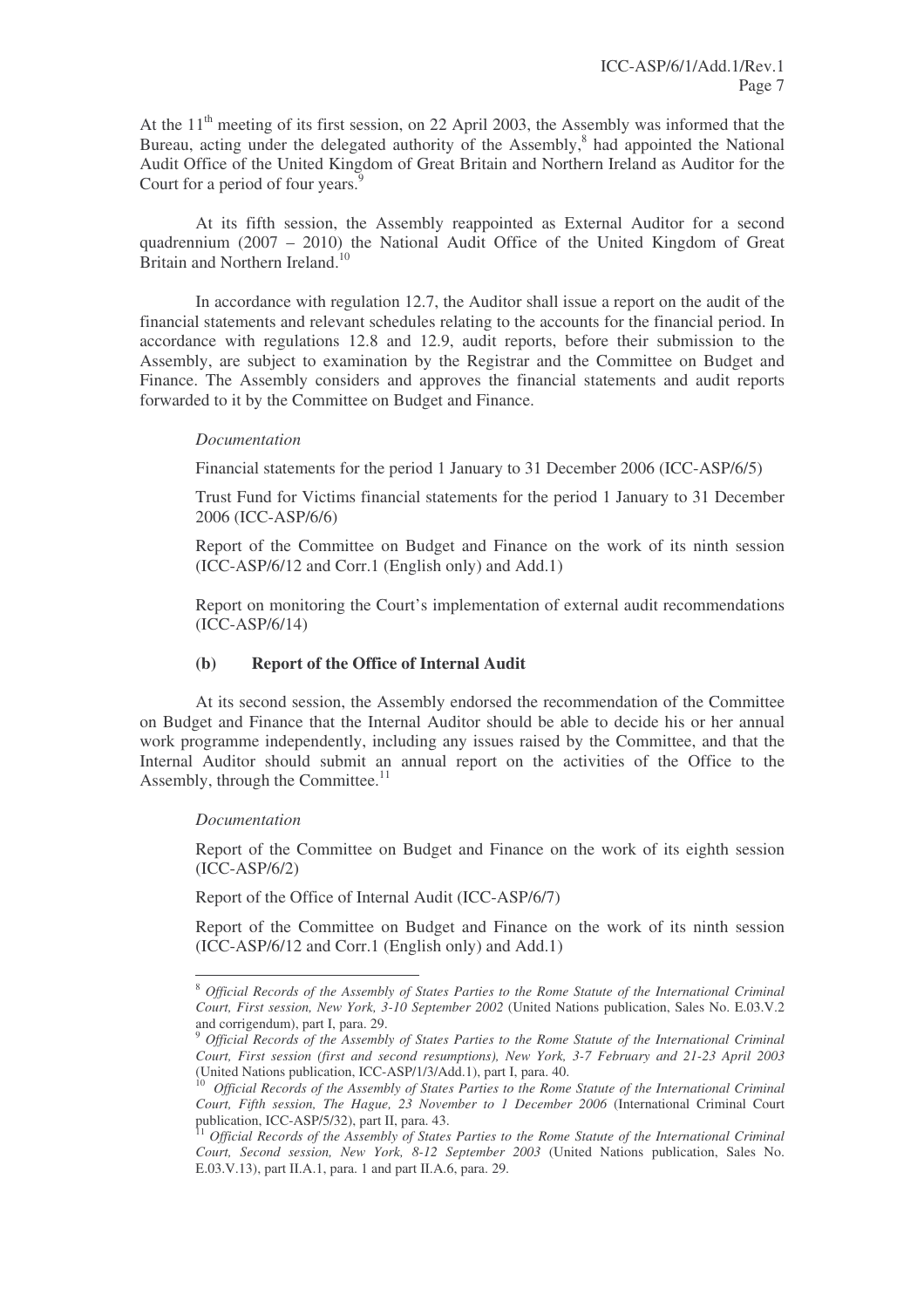## **15. Report of the Board of Directors of the Trust Fund for Victims**

By its resolution ICC-ASP/1/Res.6, the Assembly established a Trust Fund for the benefit of victims of crimes within the jurisdiction of the Court, and of the families of such victims, as well as a Board of Directors of the Trust Fund for the benefit of victims.

At the 5<sup>th</sup> meeting of its second session, on 12 September 2003, the Assembly elected the five members of the Board of Directors, whose terms of office commenced on the same date. In accordance with paragraph 11 of the resolution establishing the Trust Fund, the Board should submit an annual report to the Assembly on the activities and projects of the Fund.

## *Documentation*

Report to the Assembly of States Parties on the activities and projects of the Board of Directors of the Trust Fund for Victims for the period 1 July 2006 to 30 June 2007 (ICC-ASP/6/11 and Corr.1 (French only) and Corr.2)

Report of the Committee on Budget and Finance on the work of its ninth session (ICC-ASP/6/12 and Corr.1 (English only) and Add.1)

#### **16. Report of the Special Working Group on the Crime of Aggression**

By its resolution ICC-ASP/1/Res.1, the Assembly decided to establish a Special Working Group on the Crime of Aggression, open on an equal footing to all States Members of the United Nations or members of specialized agencies or of the International Atomic Energy Agency, for the purpose of elaborating proposals for a provision on aggression to be submitted to the Assembly for its consideration at a review conference, with a view to arriving at an acceptable provision on the crime of aggression for inclusion in the Statute in accordance with its relevant provisions. The Assembly decided further that the Special Working Group should meet during the regular sessions of the Assembly or at any other time that the Assembly deemed appropriate and feasible.

At the  $8<sup>th</sup>$  meeting of its resumed first session, on 7 February 2003, the Assembly decided, inter alia, on the basis of a proposal of the Bureau, that the Special Working Group should meet during annual sessions of the Assembly, starting from its second session in 2003. It also decided that two to three meetings of the Assembly should be allocated to the Special Working Group and that that pattern should be repeated, as necessary, each year.

At its fourth session, in 2005, the Assembly decided, inter alia, that the Special Working Group in the years 2006 to 2008 should be allocated at least 10 exclusive days of meetings in New York during resumed sessions and should hold inter-sessional meetings, as appropriate.<sup>12</sup>

At its fifth session in 2006, the Assembly also decided to hold a resumed session of four days for the Special Working Group on the Crime of Aggression in the first half of 2008 in New York.<sup>13</sup> For its part, the Bureau at a meeting on 6 July 2007 decided on the specific dates and to convene the resumed sixth session at United Nations Headquarters in New York, from 2 to 6 June 2008.

<sup>12</sup> *Official Records of the Assembly of States Parties to the Rome Statute of the International Criminal Court, Fourth session, The Hague, 28 November to 3 December 2005* (International Criminal Court publication, ICC-ASP/4/32), part III, resolution ICC-ASP/4/Res.4, para. 37.

<sup>13</sup> *Official Records of the Assembly of States Parties to the Rome Statute of the International Criminal Court, Fifth session, The Hague, 23 November to 1 December 2006* (International Criminal Court publication, ICC-ASP/5/32), part III, resolution ICC-ASP/5/Res.3, para. 38.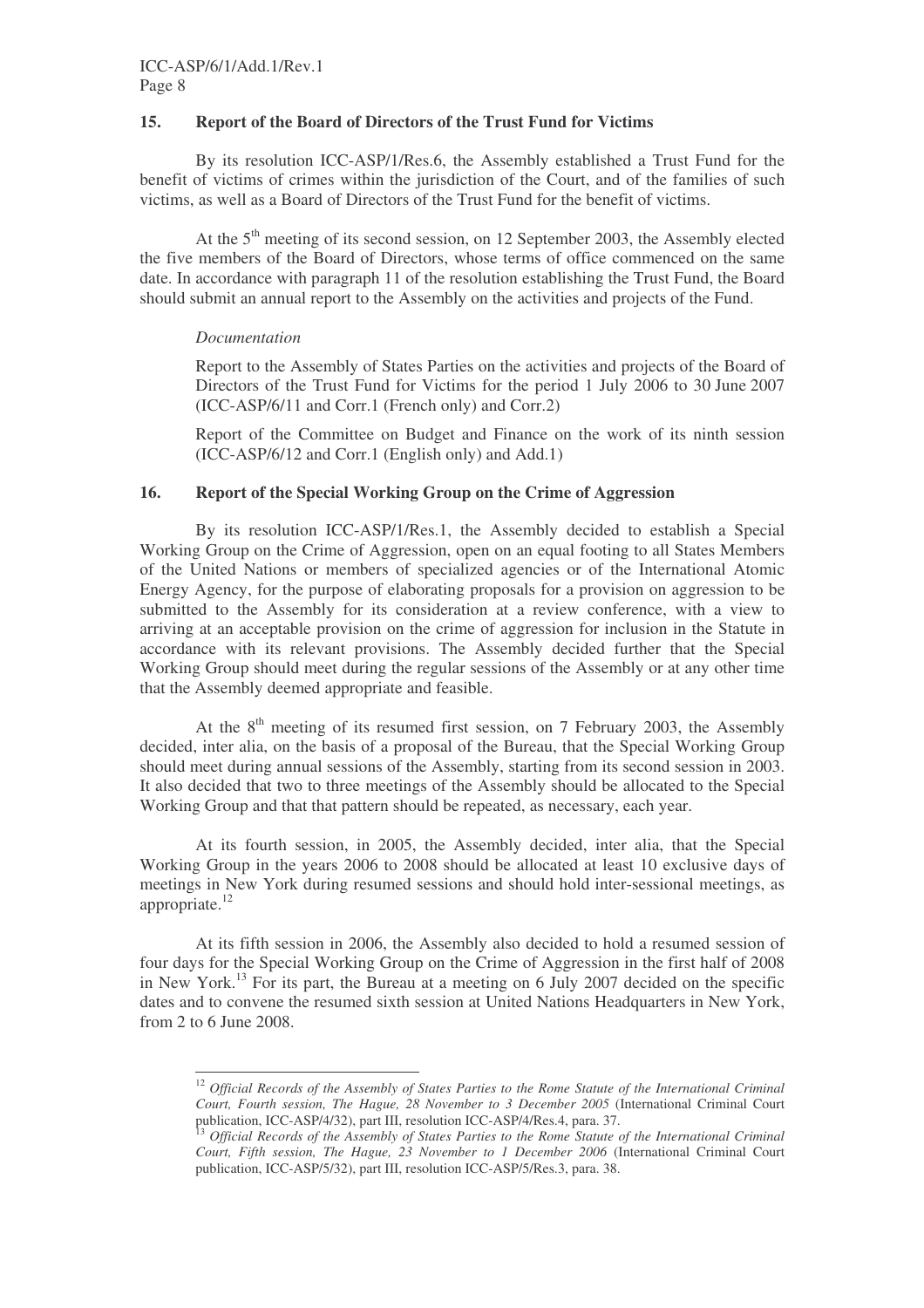An informal inter-sessional meeting of the Working Group was held in Princeton, New Jersey, United States of America, from 11 to 14 June 2007.

#### *Documentation*

Note by the Secretariat (ICC-ASP/6/SWGCA/INF.1) Turin Conference on International Criminal Justice (ICC-ASP/6/INF.2 and Add.1)

#### **17. Premises of the Court**

#### **Permanent premises**

At its fifth session, the Assembly adopted resolution ICC-ASP/5/Res.1, whereby it, inter alia, recalled resolution ICC-ASP/4/Res.2, which emphasized that the Court, as a permanent judicial institution, requires functional permanent premises, and requested the Court without prejudice to the prerogative of the Assembly to make a final decision in this matter, to focus only on purpose-built premises on the Alexanderkazerne site, with a view to allowing the Assembly to take an informed decision at its next session. In this connection, the Assembly requested the Bureau, the host State and the Court to take additional steps and to provide further information. 14

#### *Documentation*

Report of the Committee on Budget and Finance on the work of its eighth session (ICC-ASP/6/2)

Report of the Committee on Budget and Finance on the work of its ninth session (ICC-ASP/6/12 and Corr.1 (English only) and Add.1)

Report of the Bureau on the permanent premises of the Court (ICC-ASP/6/25)

#### **18. Recommendations concerning the election of the Registrar**

Under the terms of article 43, paragraph 2, of the Rome Statute of the International Criminal Court, the Registry of the Court is to be headed by the Registrar, who shall be the principal administrative officer of the Court. Pursuant to paragraph 3 of the same provision, the Registrar shall be a person of high moral character, be highly competent and have an excellent knowledge of and be fluent in at least one of the working languages of the Court.

Rule 12 of the Rules of Procedure and Evidence<sup>15</sup> provides, in paragraph 1, that "the Presidency shall establish a list of candidates who satisfy the criteria laid down in article 43, paragraph 3, and shall transmit the list to the Assembly of States Parties with a request for any recommendations."

Upon receipt of any such recommendations from the Assembly of States Parties, the judges, acting under the terms of article 43, paragraph 4, of the Rome Statute, and in accordance with the procedure laid down in paragraphs 2 and 3 of rule 12 of the Rules of Procedure and Evidence, shall, as soon as possible, elect the Registrar by an absolute majority by secret ballot, taking into account the abovementioned recommendations of the Assembly of States Parties.

<sup>14</sup> *Official Records of the Assembly of States Parties to the Rome Statute of the International Criminal Court, Fifth session, The Hague, 23 November to 1 December 2006* (International Criminal Court publication, ICC-ASP/5/32), part III, resolution ICC-ASP/5/Res.1.

<sup>15</sup>*Official Records of the Assembly of States Parties to the Rome Statute of the International Criminal Court, First session, New York, 3-10 September 2002* (United Nations publication, Sales No. E.03.V.2 and corrigendum), part II.A.